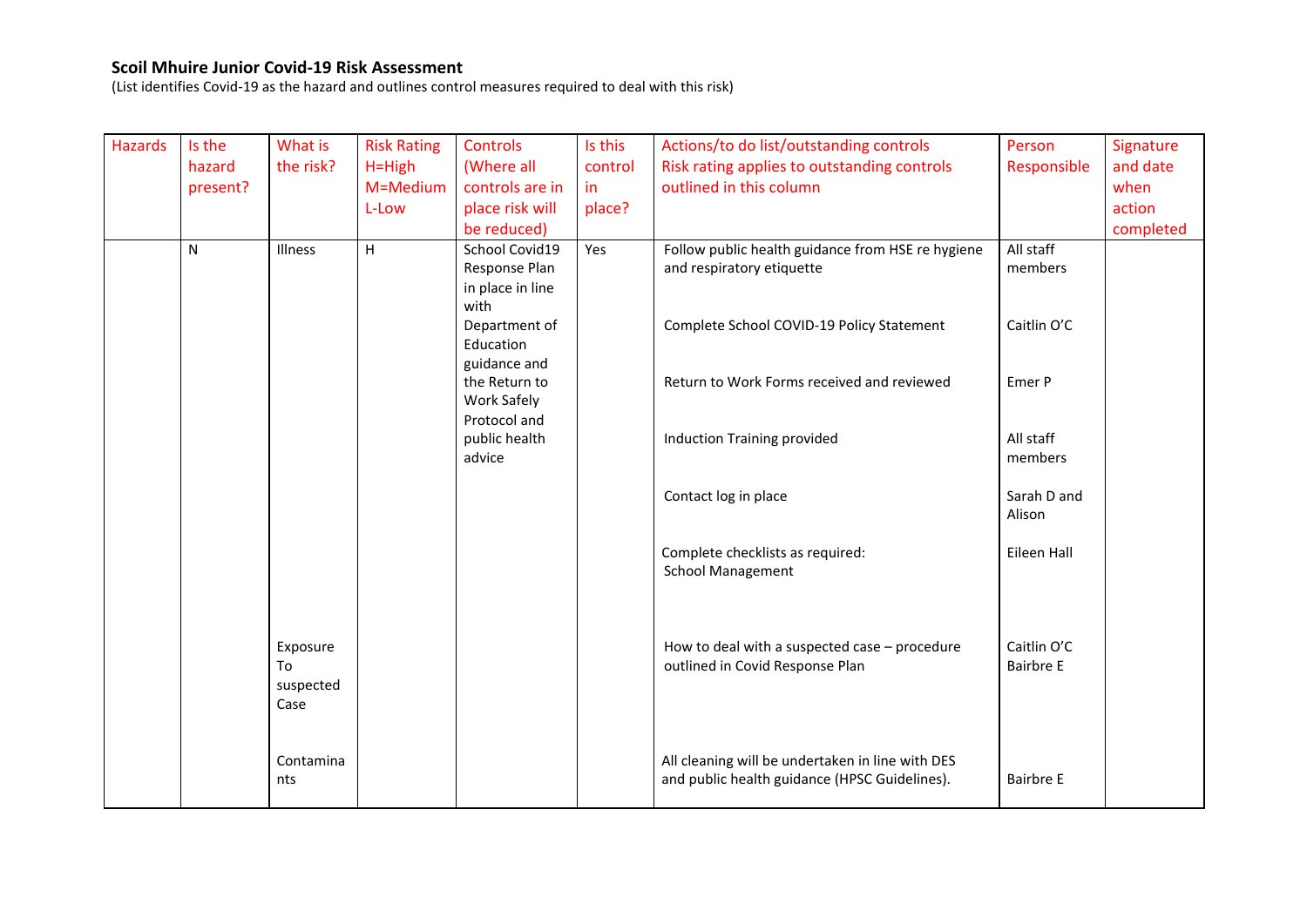(List identifies Covid-19 as the hazard and outlines control measures required to deal with this risk)

|  |                 |  | Cleaning staff will be trained in the new cleaning    |                |  |
|--|-----------------|--|-------------------------------------------------------|----------------|--|
|  |                 |  | arrangements for the school.                          |                |  |
|  |                 |  |                                                       |                |  |
|  |                 |  |                                                       |                |  |
|  |                 |  |                                                       | Class teachers |  |
|  |                 |  | All personal waste to be taken home by children       |                |  |
|  |                 |  | e.g. food wrappers, etc.                              |                |  |
|  |                 |  |                                                       |                |  |
|  |                 |  |                                                       |                |  |
|  |                 |  |                                                       |                |  |
|  | Staff           |  |                                                       | All staff      |  |
|  | Infection       |  | Face masks and visors will be provided to all staff   |                |  |
|  |                 |  | and are available for optional use. Gloves are not    |                |  |
|  |                 |  | required generally within the workplace for           |                |  |
|  |                 |  | infection prevention and control purposes             |                |  |
|  |                 |  |                                                       |                |  |
|  |                 |  | according to current guidance.                        | All staff      |  |
|  |                 |  | Medical grade face masks to be provided to all        |                |  |
|  |                 |  | Special Needs Assistants and Special Education        | All staff      |  |
|  |                 |  | Teachers                                              |                |  |
|  |                 |  |                                                       |                |  |
|  |                 |  |                                                       |                |  |
|  |                 |  | Office: Max two people in the office at all times     | All staff      |  |
|  |                 |  |                                                       |                |  |
|  |                 |  | Photocopier: only one person at a time                |                |  |
|  |                 |  |                                                       | All staff      |  |
|  |                 |  | Corridor: no congregating of                          |                |  |
|  |                 |  |                                                       |                |  |
|  |                 |  | staff members. If essential must maintain social      |                |  |
|  |                 |  | distancing (2m)                                       |                |  |
|  |                 |  |                                                       |                |  |
|  |                 |  | Staff room: max 7 staff members at a time. Must       |                |  |
|  |                 |  | wipe down area after eating.                          |                |  |
|  |                 |  |                                                       |                |  |
|  |                 |  |                                                       | Caitlin O'C    |  |
|  | <b>Visitors</b> |  |                                                       | <b>ISM</b>     |  |
|  | adhering        |  | No congregating of parents, contractors and visitors  | Secretaries    |  |
|  | to 2m           |  | in/around school grounds. 1 visitor in the foyer at a |                |  |
|  | distancing      |  | time                                                  |                |  |
|  |                 |  |                                                       |                |  |
|  |                 |  |                                                       | <b>BOM</b>     |  |
|  |                 |  |                                                       |                |  |
|  |                 |  | The BOM will ensure the safety and wellbeing of all   |                |  |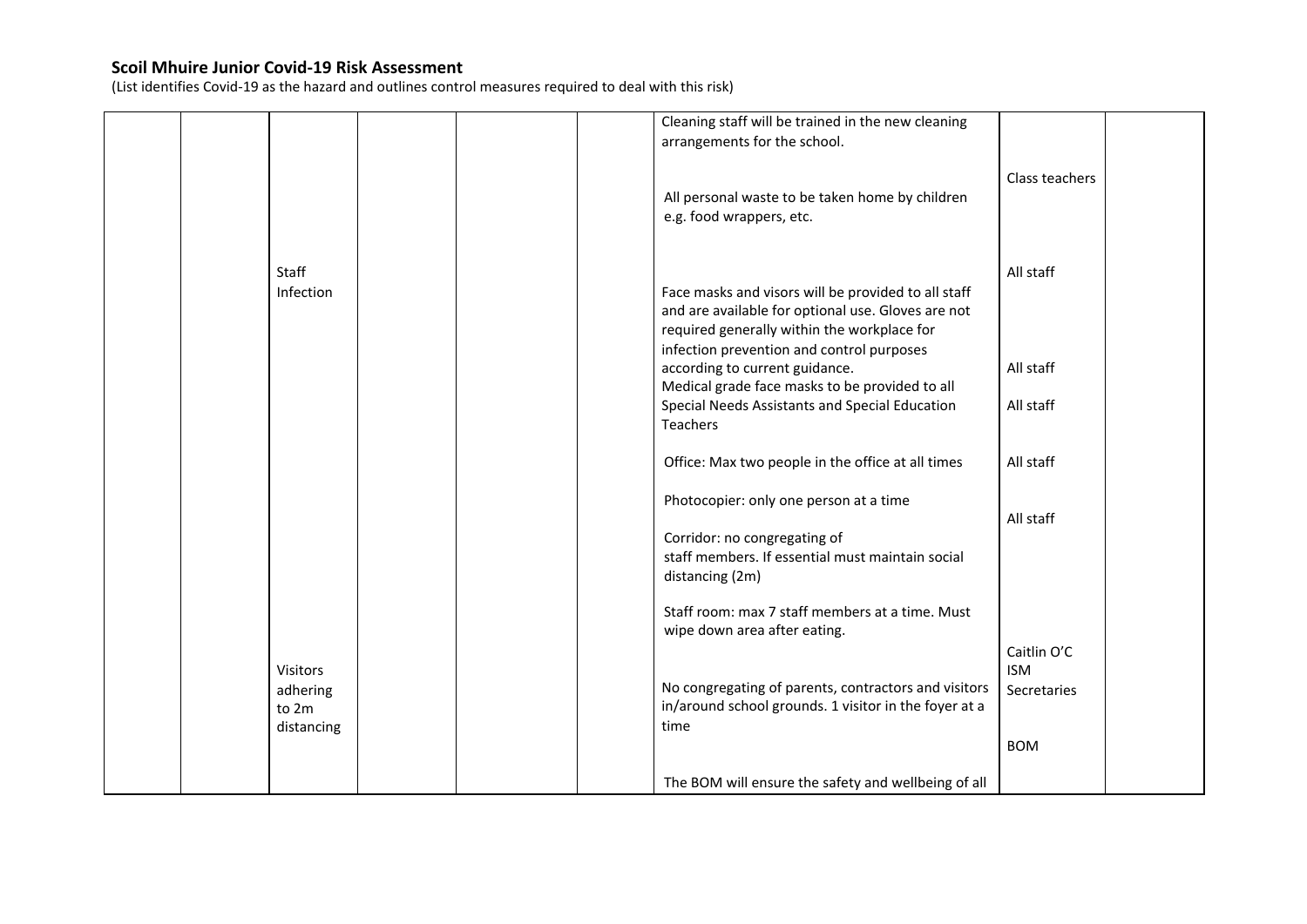(List identifies Covid-19 as the hazard and outlines control measures required to deal with this risk)

|  |             |                 |     | visitors to the school premises.                          | Caitlin O'C  |  |
|--|-------------|-----------------|-----|-----------------------------------------------------------|--------------|--|
|  |             |                 |     |                                                           | Secretaries  |  |
|  |             |                 |     | Visits to the school will be restricted and visitors      |              |  |
|  |             |                 |     | will be asked to:                                         |              |  |
|  |             |                 |     | Make a prior appointment before visiting the<br>٠         |              |  |
|  |             |                 |     | school.                                                   |              |  |
|  |             |                 |     | Remain at home if they have any Covid-19<br>$\bullet$     |              |  |
|  |             |                 |     | symptoms                                                  |              |  |
|  |             |                 |     | Follow the agreed Covid-19 protocols for the<br>$\bullet$ |              |  |
|  |             |                 |     | school                                                    | Secretaries  |  |
|  |             |                 |     |                                                           |              |  |
|  |             |                 |     | Ensure that all delivery transactions comply with         |              |  |
|  |             |                 |     | physical distancing requirements.                         |              |  |
|  |             |                 |     |                                                           |              |  |
|  |             |                 |     |                                                           |              |  |
|  |             | Information     | Yes |                                                           | All teachers |  |
|  | Using       |                 |     |                                                           |              |  |
|  | shared      | communicated    |     | Yard equipment is kept in the class bubble and            |              |  |
|  | equipment   | to all families |     | cleaned periodically                                      |              |  |
|  |             |                 |     | PE equipment is kept in class bubble and cleaned          |              |  |
|  |             |                 |     | before being passed on to a different bubble              |              |  |
|  |             |                 |     |                                                           |              |  |
|  |             |                 |     |                                                           | Caitlin O'C  |  |
|  | Adults      | ISM Team alert  | Yes |                                                           | <b>ISM</b>   |  |
|  | Adhering    |                 |     | Daily monitoring and 2m distance indicators in            |              |  |
|  | to 2m       |                 |     | place                                                     |              |  |
|  | distancing  |                 |     |                                                           |              |  |
|  | At drop off |                 |     |                                                           |              |  |
|  | and pick    |                 |     |                                                           |              |  |
|  | up times    |                 |     |                                                           |              |  |
|  |             |                 |     |                                                           |              |  |
|  |             |                 |     |                                                           |              |  |
|  |             |                 |     |                                                           |              |  |
|  |             |                 |     |                                                           |              |  |
|  |             |                 |     |                                                           |              |  |